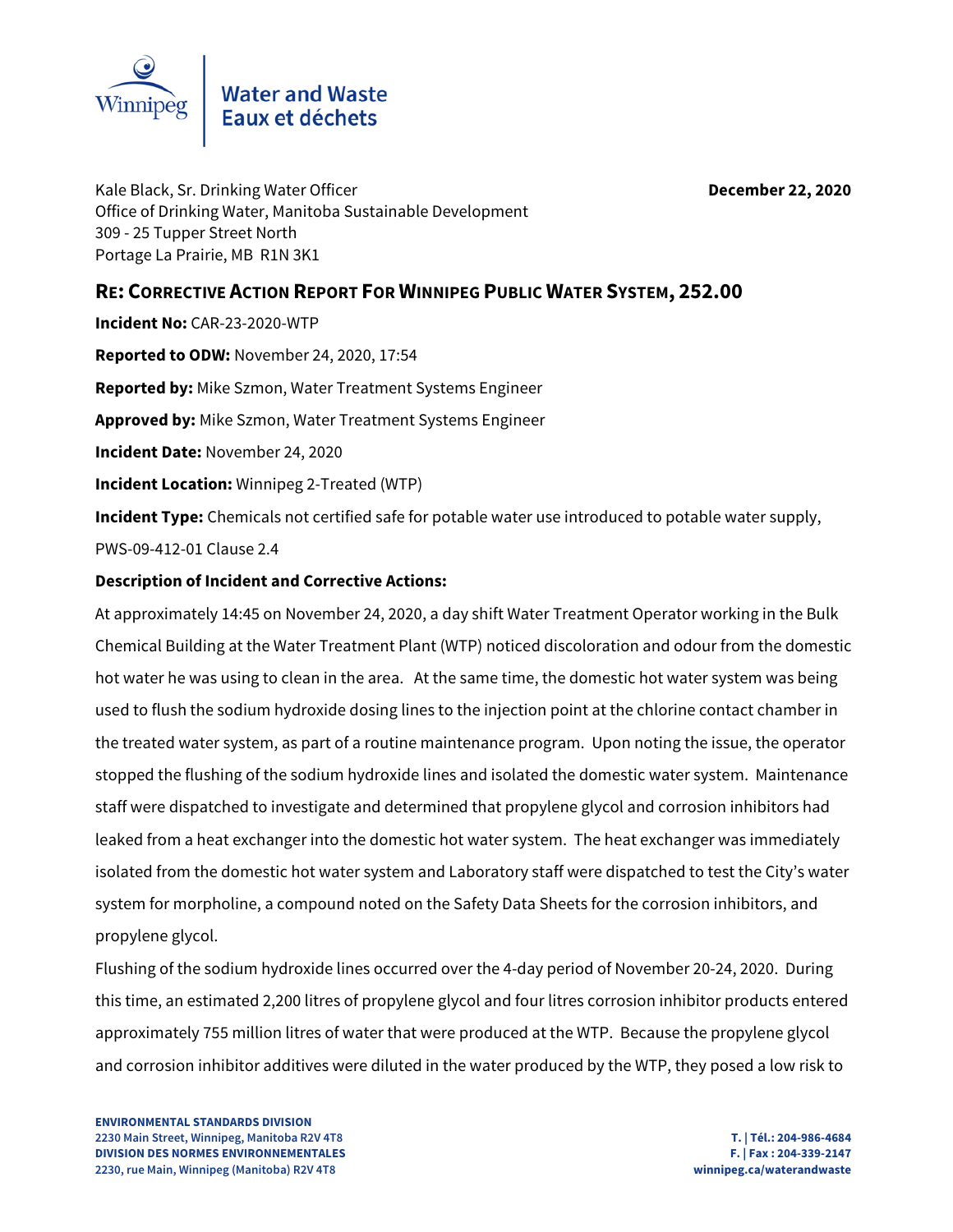

# Water and Waste<br>Eaux et déchets

the safety of the water supply. Propylene glycol and morpholine were not detected in any of the samples collected from the WTP, Pumping Stations, or from the distribution system.

On November 25, a follow-up inspection of the heat exchanger was conducted with the equipment supplier. The inspection revealed a hole in one of the failsafe double-walled plates in the heat exchanger, which was caused by a piece of metal slag from the welding process at the factory. The walls of the plates were fused together at the hole, which allowed the glycol and corrosion inhibitors to leak into the hot water system instead of spilling out, as designed. The heat exchanger plates had been replaced on November 20, 2020 as part of a preventative maintenance work order and the heat exchanger was pressure tested before being returned to service; no issues were found. At some point after returning the heat exchanger to service on November 20, the metal slag dislodged, opening the hole that caused the glycol to enter the domestic hot water system.

The heat exchanger plates have since been inspected, replaced, pressure tested and the heat exchanger returned to service. The domestic hot water system in the Bulk Chemical Building at the WTP has also been flushed to remove any residual propylene glycol.

**Test Results:** See attached

**Reference No:** Job No. 609

#### **EMERGENCY REPORTING IS REQUIRED WHERE A POTENTIAL HEALTH RISK IS INVOLVED. FOLLOW THE INSTRUCTIONS OF YOUR DRINKING WATER OFFICER IN SITUATIONS REQUIRING IMMEDIATE REPORTING**

N:\Environmental Standards\Analytical Services\Government Agencies\Office of Drinking Water\Corrective Action Reports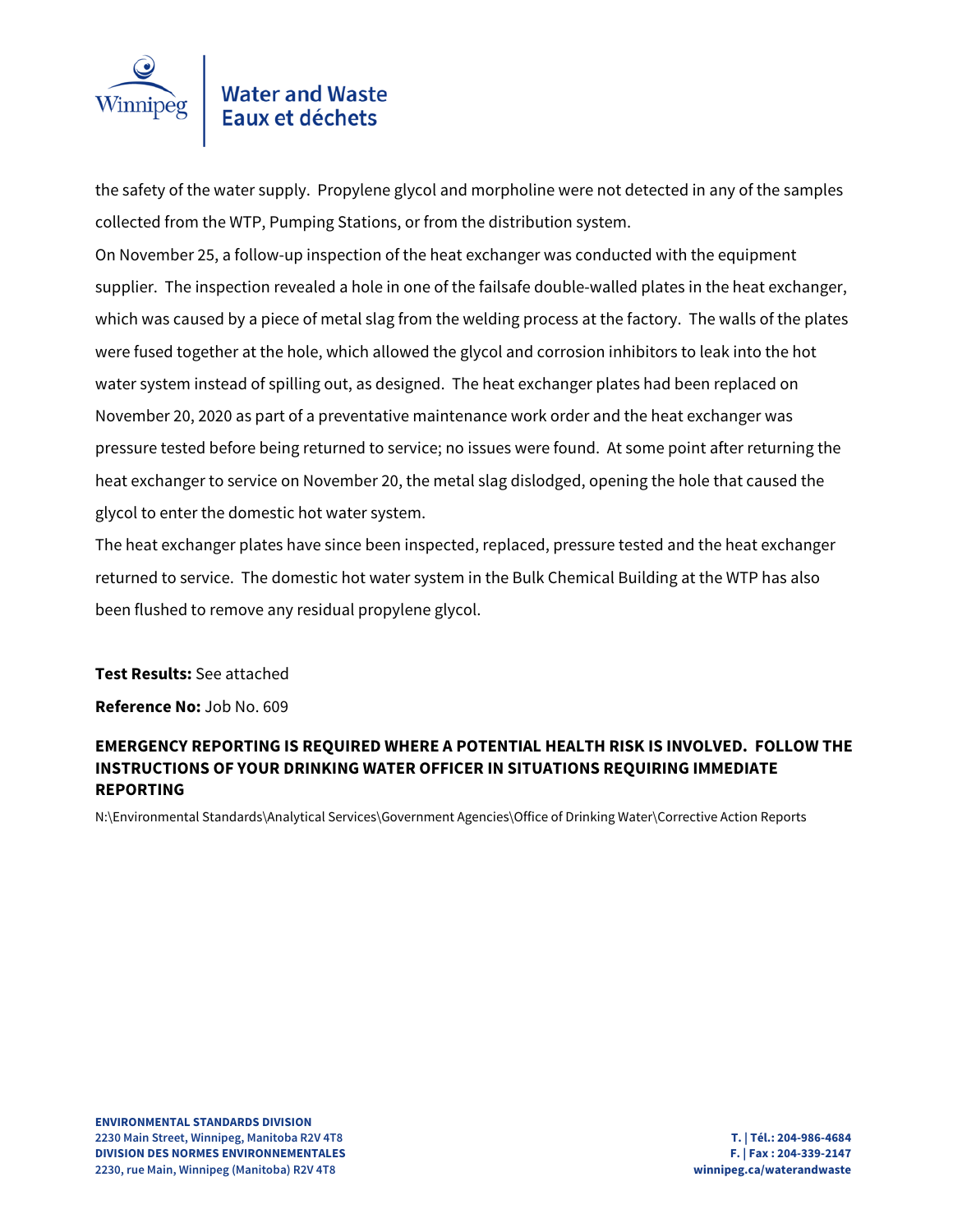

# Water and Waste<br>Eaux et déchets

Water Services Division 57082 PR 207 **Mr. Michael Szmon** Phone : 204-986-2108

Springfield MB R0E 0K0

Report To : November 27, 2020 and the settlement of the control of the Report Date : November 27, 2020

Email : mszmon@winnipeg.ca

# **Certificate of Analysis Job No. 609**

Date Authorised : November 27, 2020

16 Total Number of Pages :

This report is issued under the authority of :

#### **Brock Bradford**

Analytical Services Branch Head

This report shall not be reproduced except in full without the written approval of the laboratory. The results relate only to the sample(s) as received by the laboratory. Additional information regarding the test methods used by Analytical Services Branch or contract laboratory is available upon request.

Environmental Standards Division, Analytical Services Branch Laboratory Headquarters: 2230 Main Street, Winnipeg, MB R2V 4T8 Satellite Laboratory, Water Treatment Plant, 57082 PR207, Springfield, MB R0E 0K0 Ph: (204) 986-4684, Fax: (204) 986-4809, Email: AnalyticalServices@winnipeg.ca, Website: winnipeg.ca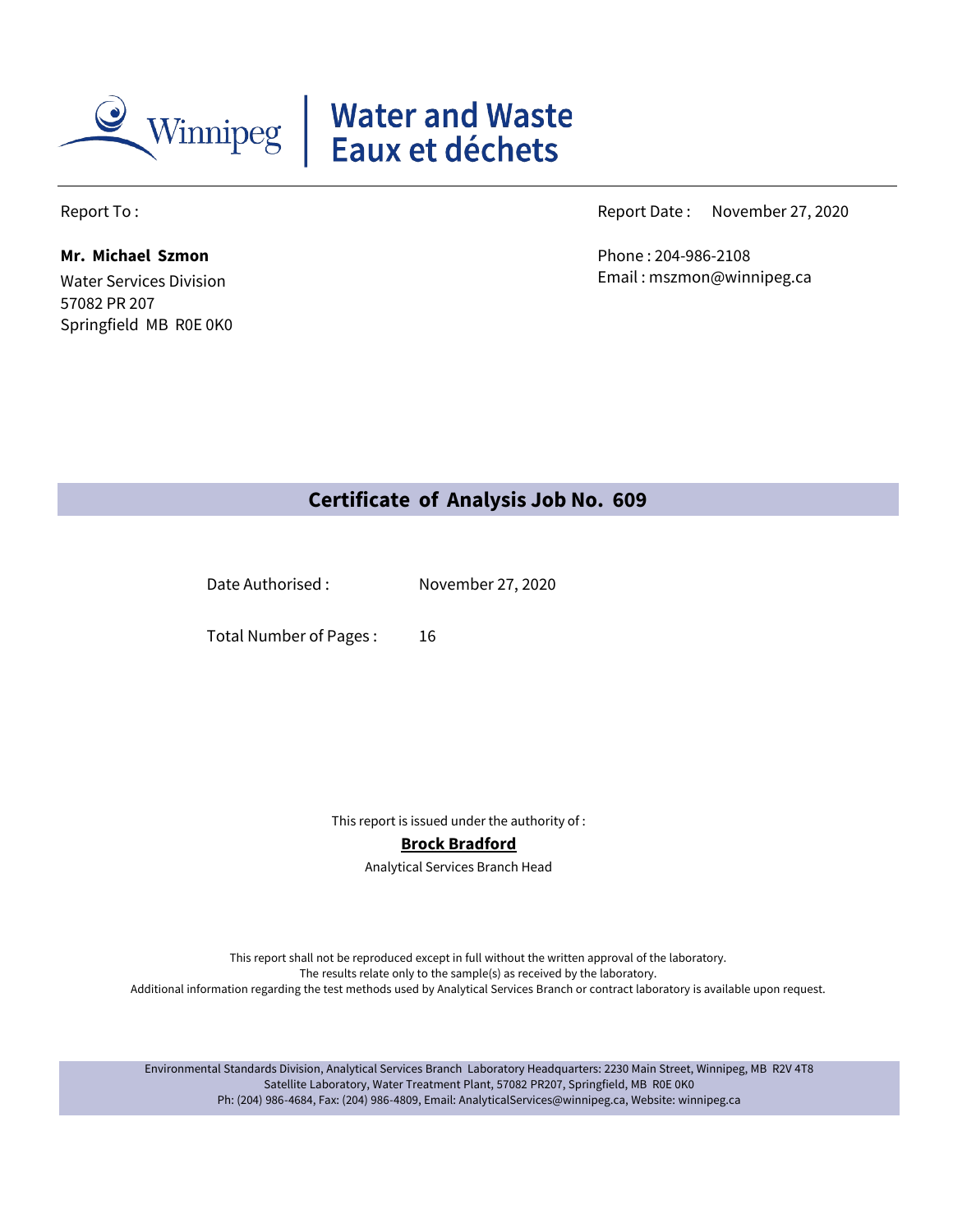| Sample No. :                | 351587            |
|-----------------------------|-------------------|
| <b>Sample Description :</b> | WTP-Raw Water     |
| Sample Date :               | November 24, 2020 |
| Sample Received :           | November 24, 2020 |
| Sample Plan :               | Ad hoc sample     |

| <b>Test Parameters</b>                   | <b>Result</b>         | <b>Units</b> | <b>Comments</b> | <b>Completed</b> | Lab        |
|------------------------------------------|-----------------------|--------------|-----------------|------------------|------------|
| <b>Temperature by Thermometer</b>        |                       |              |                 |                  |            |
| Temperature, sample                      | $4.1 \pm 2\%$         | $deg_C$      |                 | 11/24/2020       | COW_ASB    |
| pH in Laboratory by Electrometric Method |                       |              |                 |                  |            |
| pH in water                              | $8.09 \pm 0.07$ units | units        |                 | 11/25/2020       | COW ASB    |
| Morpholine in Water by LC/MS-MS          |                       |              |                 |                  |            |
| Morpholine                               | < 1.0000              | ug/L         |                 | 11/27/2020       | <b>ALS</b> |
| <b>Alcohols and Glycols in Water</b>     |                       |              |                 |                  |            |
| Diethylene Glycol in water               | < 5.00                | mg/L         |                 | 11/27/2020       | <b>ALS</b> |
| Ethylene Glycol in water                 | < 5.00                | mg/L         |                 | 11/27/2020       | <b>ALS</b> |
| Propylene Glycol in water                | < 5.00                | mg/L         |                 | 11/27/2020       | <b>ALS</b> |
| Triethylene Glycol in water              | < 5.00                | mg/L         |                 | 11/27/2020       | <b>ALS</b> |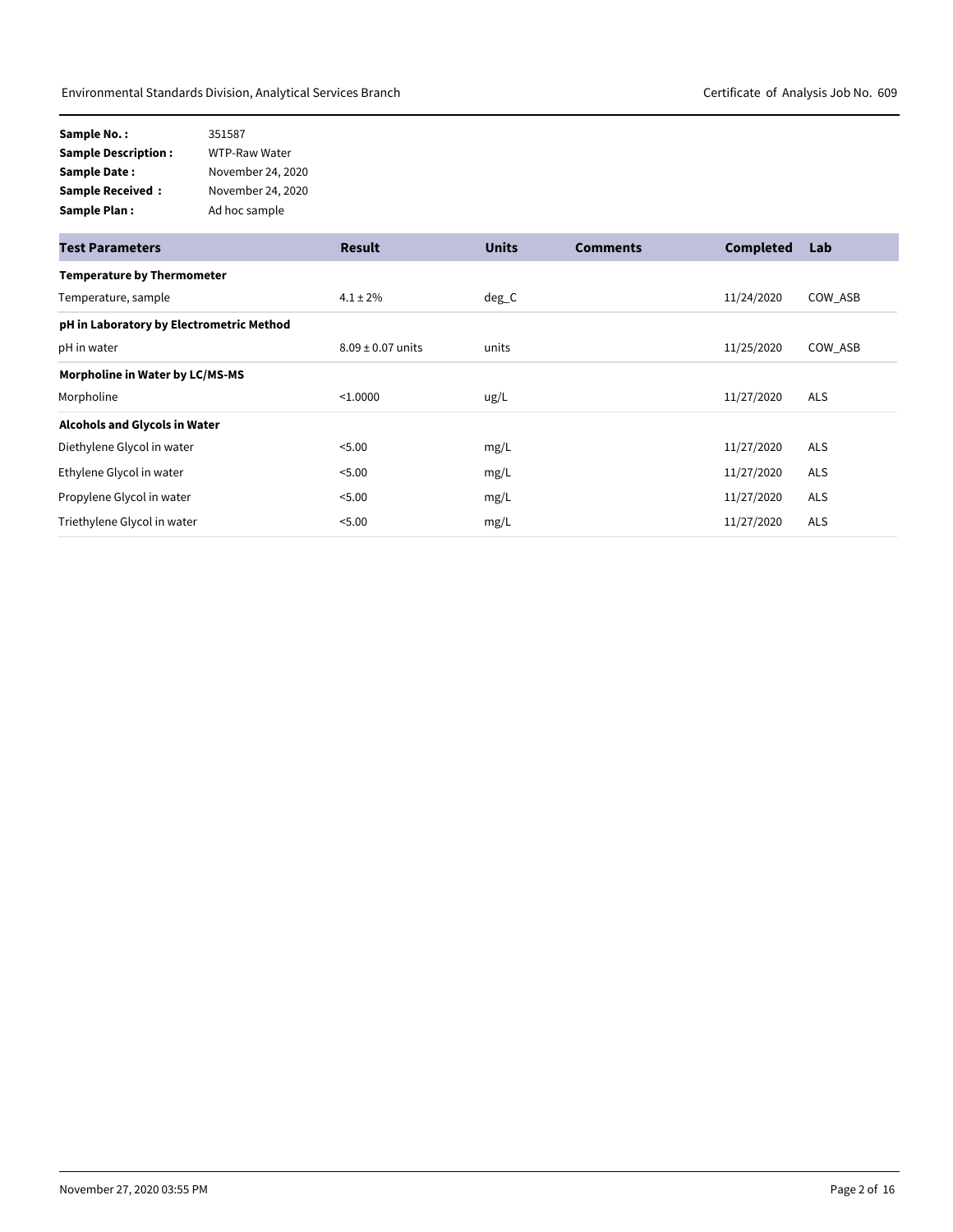| Sample No.:                | 351588            |
|----------------------------|-------------------|
| <b>Sample Description:</b> | WTP-Clearwell-WT1 |
| <b>Sample Date:</b>        | November 24, 2020 |
| <b>Sample Received:</b>    | November 24, 2020 |
| Sample Plan:               | Ad hoc sample     |

| <b>Test Parameters</b>                   | <b>Result</b>         | <b>Units</b> | <b>Comments</b> | <b>Completed</b> | Lab        |
|------------------------------------------|-----------------------|--------------|-----------------|------------------|------------|
| <b>Temperature by Thermometer</b>        |                       |              |                 |                  |            |
| Temperature, sample                      | $4.1 \pm 2\%$         | $deg_C$      |                 | 11/24/2020       | COW ASB    |
| pH in Laboratory by Electrometric Method |                       |              |                 |                  |            |
| pH in water                              | $7.78 \pm 0.07$ units | units        |                 | 11/25/2020       | COW_ASB    |
| Morpholine in Water by LC/MS-MS          |                       |              |                 |                  |            |
| Morpholine                               | < 10.0000             | ug/L         |                 | 11/27/2020       | <b>ALS</b> |
| Alcohols and Glycols in Water            |                       |              |                 |                  |            |
| Diethylene Glycol in water               | < 5.00                | mg/L         |                 | 11/27/2020       | <b>ALS</b> |
| Ethylene Glycol in water                 | < 5.00                | mg/L         |                 | 11/27/2020       | <b>ALS</b> |
| Propylene Glycol in water                | < 5.00                | mg/L         |                 | 11/27/2020       | <b>ALS</b> |
| Triethylene Glycol in water              | < 5.00                | mg/L         |                 | 11/27/2020       | <b>ALS</b> |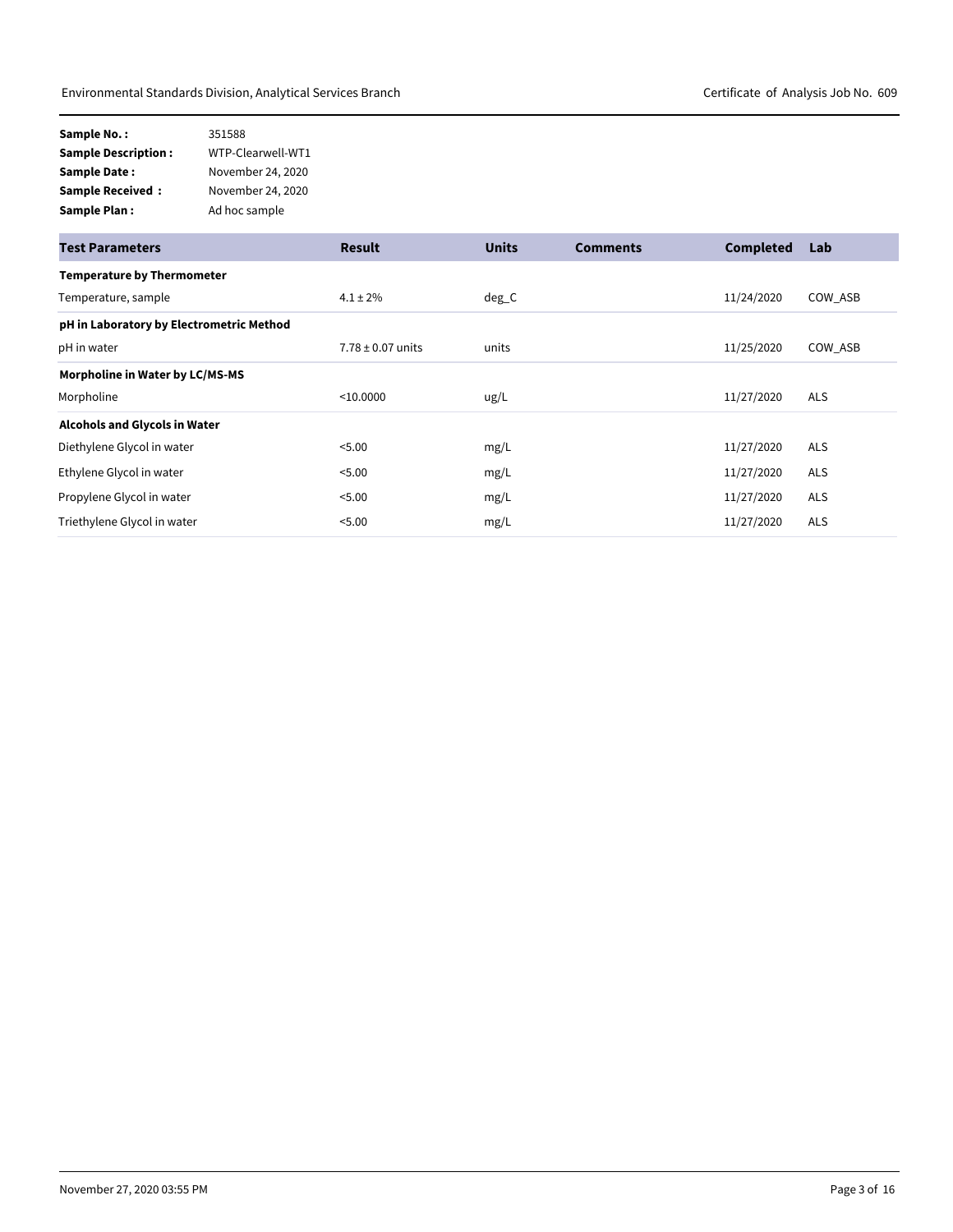| Sample No.:                | 351589                    |
|----------------------------|---------------------------|
| <b>Sample Description:</b> | WTP-DBPS Outlet, Branch 1 |
| Sample Date:               | November 24, 2020         |
| <b>Sample Received:</b>    | November 24, 2020         |
| Sample Plan:               | Ad hoc sample             |

| <b>Test Parameters</b>                   | <b>Result</b>         | <b>Units</b> | <b>Comments</b> | <b>Completed</b> | Lab        |
|------------------------------------------|-----------------------|--------------|-----------------|------------------|------------|
| <b>Temperature by Thermometer</b>        |                       |              |                 |                  |            |
| Temperature, sample                      | $4.9 \pm 2\%$         | $deg_C$      |                 | 11/24/2020       | COW ASB    |
| pH in Laboratory by Electrometric Method |                       |              |                 |                  |            |
| pH in water                              | $7.84 \pm 0.07$ units | units        |                 | 11/25/2020       | COW ASB    |
| Morpholine in Water by LC/MS-MS          |                       |              |                 |                  |            |
| Morpholine                               | < 10.0000             | ug/L         |                 | 11/27/2020       | <b>ALS</b> |
| <b>Alcohols and Glycols in Water</b>     |                       |              |                 |                  |            |
| Diethylene Glycol in water               | < 5.00                | mg/L         |                 | 11/27/2020       | <b>ALS</b> |
| Ethylene Glycol in water                 | < 5.00                | mg/L         |                 | 11/27/2020       | <b>ALS</b> |
| Propylene Glycol in water                | < 5.00                | mg/L         |                 | 11/27/2020       | <b>ALS</b> |
| Triethylene Glycol in water              | < 5.00                | mg/L         |                 | 11/27/2020       | <b>ALS</b> |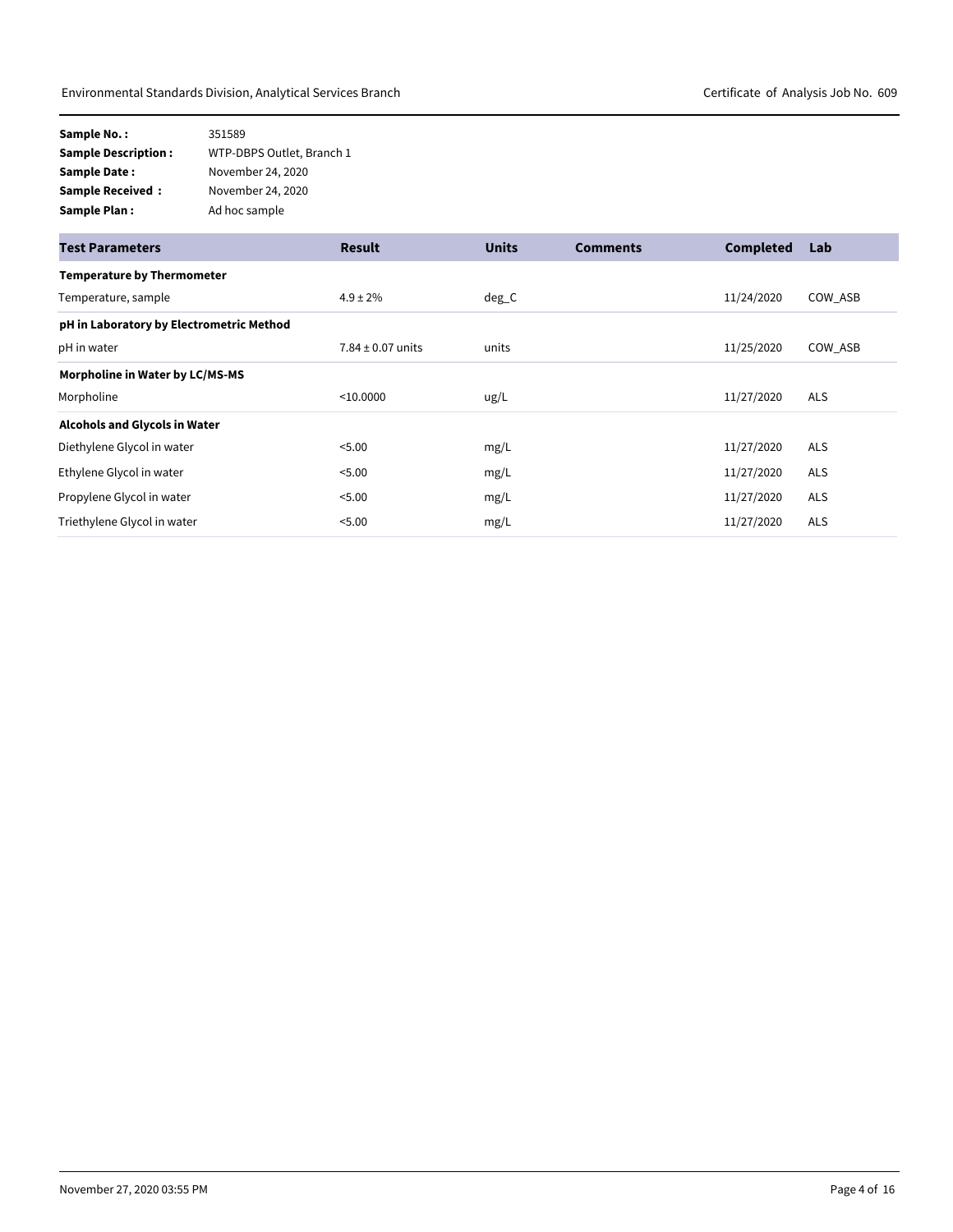| Sample No.:                | 351590                    |
|----------------------------|---------------------------|
| <b>Sample Description:</b> | WTP-DBPS Outlet, Branch 2 |
| Sample Date:               | November 24, 2020         |
| <b>Sample Received:</b>    | November 24, 2020         |
| Sample Plan:               | Ad hoc sample             |

| <b>Test Parameters</b>                   | <b>Result</b>         | <b>Units</b> | <b>Comments</b> | <b>Completed</b> | Lab        |
|------------------------------------------|-----------------------|--------------|-----------------|------------------|------------|
| <b>Temperature by Thermometer</b>        |                       |              |                 |                  |            |
| Temperature, sample                      | $4.6 \pm 2\%$         | $deg_C$      |                 | 11/24/2020       | COW ASB    |
| pH in Laboratory by Electrometric Method |                       |              |                 |                  |            |
| pH in water                              | $7.71 \pm 0.07$ units | units        |                 | 11/25/2020       | COW ASB    |
| Morpholine in Water by LC/MS-MS          |                       |              |                 |                  |            |
| Morpholine                               | < 10.0000             | ug/L         |                 | 11/27/2020       | <b>ALS</b> |
| <b>Alcohols and Glycols in Water</b>     |                       |              |                 |                  |            |
| Diethylene Glycol in water               | < 5.00                | mg/L         |                 | 11/27/2020       | <b>ALS</b> |
| Ethylene Glycol in water                 | < 5.00                | mg/L         |                 | 11/27/2020       | <b>ALS</b> |
| Propylene Glycol in water                | < 5.00                | mg/L         |                 | 11/27/2020       | <b>ALS</b> |
| Triethylene Glycol in water              | < 5.00                | mg/L         |                 | 11/27/2020       | <b>ALS</b> |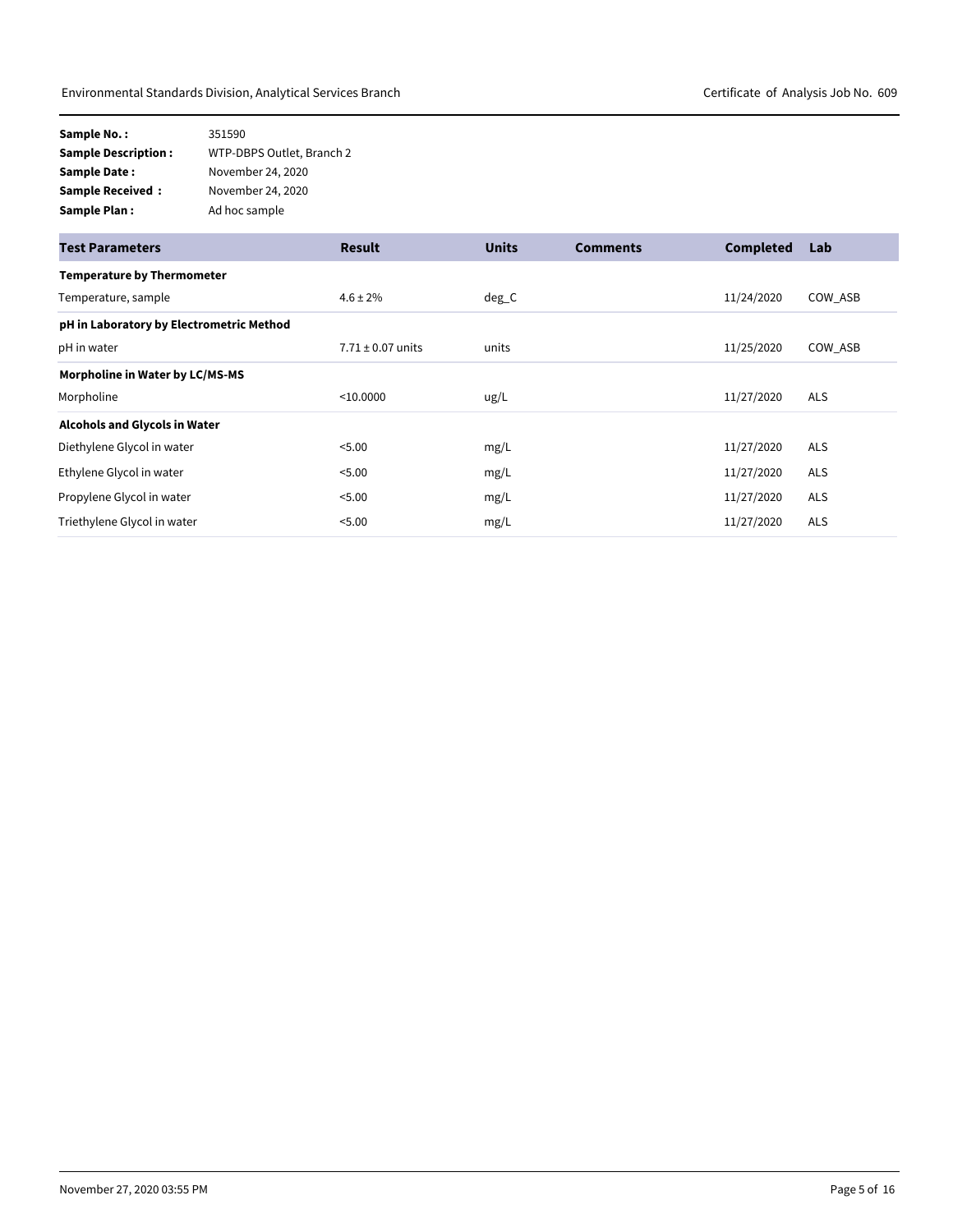| Sample No.:                | 351591                           |
|----------------------------|----------------------------------|
| <b>Sample Description:</b> | <b>MacLean Station Discharge</b> |
| <b>Sample Date:</b>        | November 24, 2020                |
| <b>Sample Received:</b>    | November 24, 2020                |
| <b>Sample Plan:</b>        | Ad hoc sample                    |

| <b>Test Parameters</b>                   | <b>Result</b>         | <b>Units</b> | <b>Comments</b> | <b>Completed</b> | Lab        |
|------------------------------------------|-----------------------|--------------|-----------------|------------------|------------|
| <b>Temperature by Thermometer</b>        |                       |              |                 |                  |            |
| Temperature, sample                      | $3.5 \pm 2\%$         | $deg_C$      |                 | 11/25/2020       | COW ASB    |
| pH in Laboratory by Electrometric Method |                       |              |                 |                  |            |
| pH in water                              | $7.50 \pm 0.07$ units | units        |                 | 11/25/2020       | COW ASB    |
| Morpholine in Water by LC/MS-MS          |                       |              |                 |                  |            |
| Morpholine                               | < 10.0000             | ug/L         |                 | 11/27/2020       | <b>ALS</b> |
| <b>Alcohols and Glycols in Water</b>     |                       |              |                 |                  |            |
| Diethylene Glycol in water               | < 5.00                | mg/L         |                 | 11/27/2020       | <b>ALS</b> |
| Ethylene Glycol in water                 | < 5.00                | mg/L         |                 | 11/27/2020       | <b>ALS</b> |
| Propylene Glycol in water                | < 5.00                | mg/L         |                 | 11/27/2020       | <b>ALS</b> |
| Triethylene Glycol in water              | < 5.00                | mg/L         |                 | 11/27/2020       | <b>ALS</b> |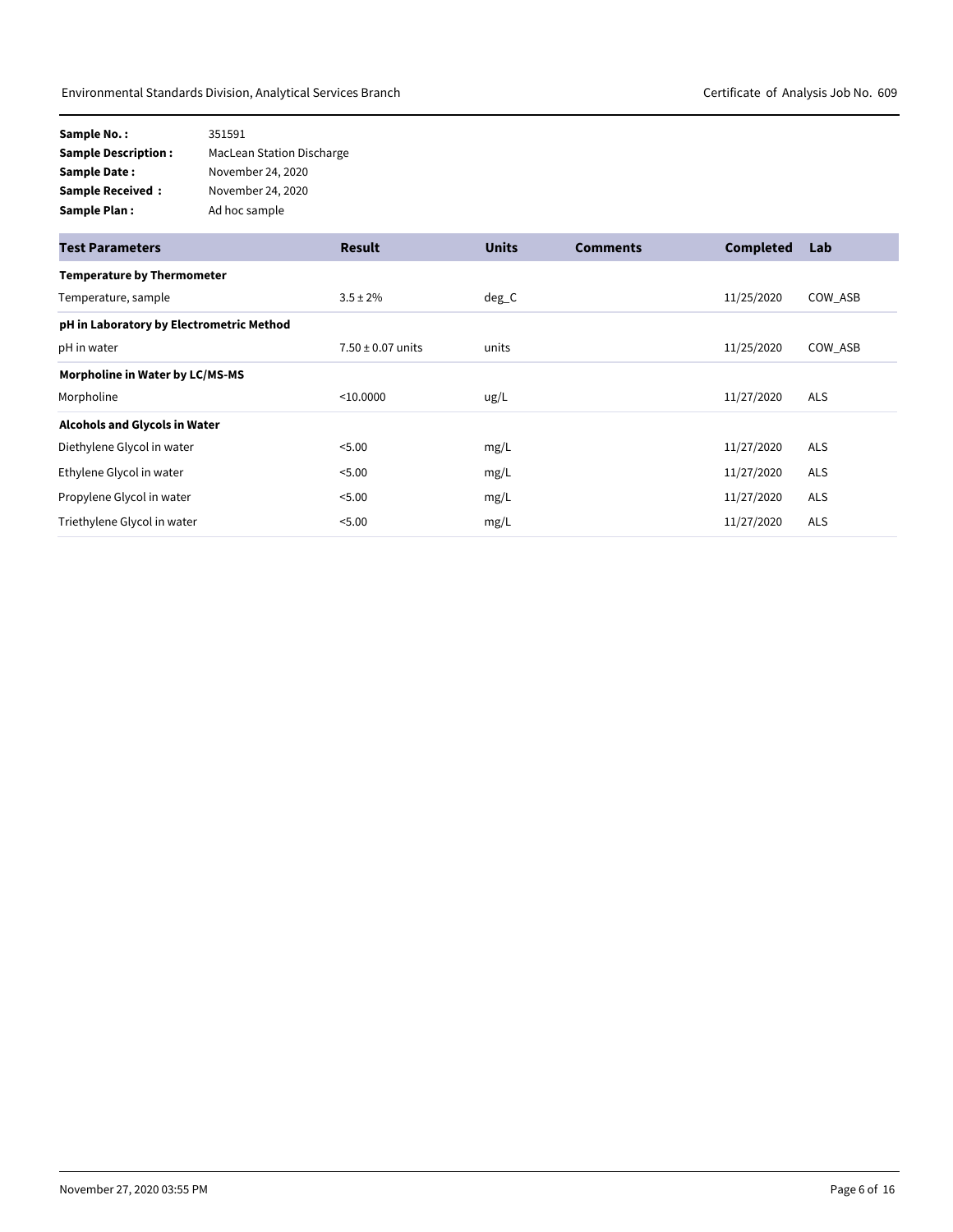| Sample No.:                | 351592                               |
|----------------------------|--------------------------------------|
| <b>Sample Description:</b> | <b>McPhillip's Station Discharge</b> |
| Sample Date:               | November 24, 2020                    |
| <b>Sample Received:</b>    | November 24, 2020                    |
| Sample Plan:               | Ad hoc sample                        |

| <b>Test Parameters</b>                   | <b>Result</b>         | <b>Units</b> | <b>Comments</b> | <b>Completed</b> | Lab        |
|------------------------------------------|-----------------------|--------------|-----------------|------------------|------------|
| <b>Temperature by Thermometer</b>        |                       |              |                 |                  |            |
| Temperature, sample                      | $4.1 \pm 2\%$         | $deg_C$      |                 | 11/25/2020       | COW ASB    |
| pH in Laboratory by Electrometric Method |                       |              |                 |                  |            |
| pH in water                              | $7.45 \pm 0.07$ units | units        |                 | 11/25/2020       | COW_ASB    |
| Morpholine in Water by LC/MS-MS          |                       |              |                 |                  |            |
| Morpholine                               | < 10.0000             | ug/L         |                 | 11/27/2020       | <b>ALS</b> |
| <b>Alcohols and Glycols in Water</b>     |                       |              |                 |                  |            |
| Diethylene Glycol in water               | < 5.00                | mg/L         |                 | 11/27/2020       | <b>ALS</b> |
| Ethylene Glycol in water                 | < 5.00                | mg/L         |                 | 11/27/2020       | <b>ALS</b> |
| Propylene Glycol in water                | < 5.00                | mg/L         |                 | 11/27/2020       | <b>ALS</b> |
| Triethylene Glycol in water              | < 5.00                | mg/L         |                 | 11/27/2020       | <b>ALS</b> |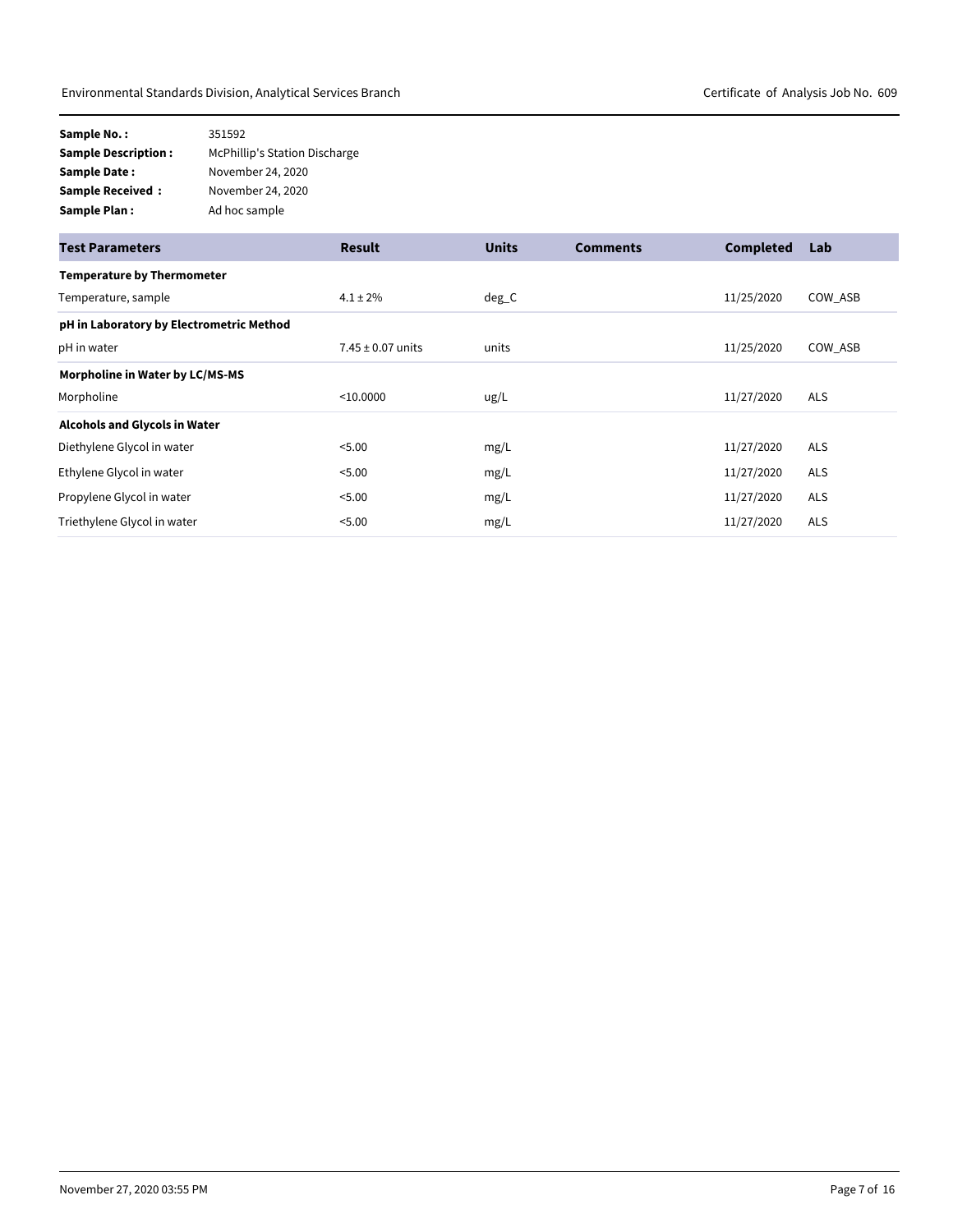| Sample No.:                | 351593                         |
|----------------------------|--------------------------------|
| <b>Sample Description:</b> | <b>Hurst Station Discharge</b> |
| <b>Sample Date:</b>        | November 24, 2020              |
| <b>Sample Received:</b>    | November 24, 2020              |
| <b>Sample Plan:</b>        | Ad hoc sample                  |

| <b>Test Parameters</b>                   | <b>Result</b>         | <b>Units</b> | <b>Comments</b> | <b>Completed</b> | Lab        |
|------------------------------------------|-----------------------|--------------|-----------------|------------------|------------|
| <b>Temperature by Thermometer</b>        |                       |              |                 |                  |            |
| Temperature, sample                      | $3.0 \pm 2\%$         | $deg_C$      |                 | 11/25/2020       | COW ASB    |
| pH in Laboratory by Electrometric Method |                       |              |                 |                  |            |
| pH in water                              | $7.48 \pm 0.07$ units | units        |                 | 11/25/2020       | COW ASB    |
| Morpholine in Water by LC/MS-MS          |                       |              |                 |                  |            |
| Morpholine                               | < 10.0000             | ug/L         |                 | 11/27/2020       | <b>ALS</b> |
| Alcohols and Glycols in Water            |                       |              |                 |                  |            |
| Diethylene Glycol in water               | < 5.00                | mg/L         |                 | 11/27/2020       | <b>ALS</b> |
| Ethylene Glycol in water                 | < 5.00                | mg/L         |                 | 11/27/2020       | <b>ALS</b> |
| Propylene Glycol in water                | < 5.00                | mg/L         |                 | 11/27/2020       | <b>ALS</b> |
| Triethylene Glycol in water              | < 5.00                | mg/L         |                 | 11/27/2020       | <b>ALS</b> |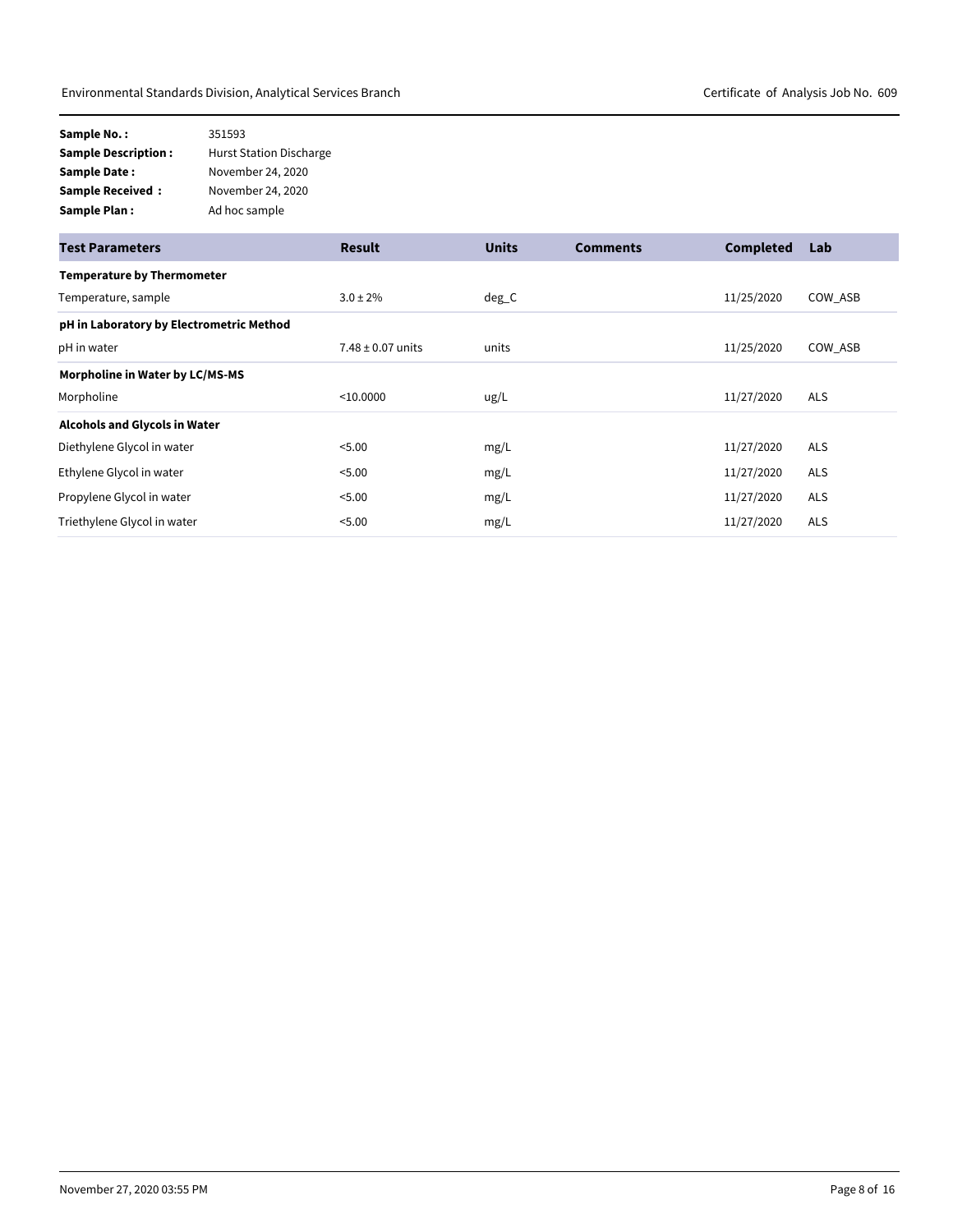| Sample No.:                | 351594                          |
|----------------------------|---------------------------------|
| <b>Sample Description:</b> | NE06 Nairn Ave. & Stapleton St. |
| Sample Date:               | November 24, 2020               |
| <b>Sample Received:</b>    | November 24, 2020               |
| Sample Plan:               | Ad hoc sample                   |

| <b>Test Parameters</b>                   | <b>Result</b>         | <b>Units</b> | <b>Comments</b> | <b>Completed</b> | Lab        |
|------------------------------------------|-----------------------|--------------|-----------------|------------------|------------|
| <b>Temperature by Thermometer</b>        |                       |              |                 |                  |            |
| Temperature, sample                      | $5.5 \pm 2\%$         | $deg_C$      |                 | 11/24/2020       | COW ASB    |
| pH in Laboratory by Electrometric Method |                       |              |                 |                  |            |
| pH in water                              | $7.39 \pm 0.07$ units | units        |                 | 11/25/2020       | COW ASB    |
| Morpholine in Water by LC/MS-MS          |                       |              |                 |                  |            |
| Morpholine                               | < 10.0000             | ug/L         |                 | 11/27/2020       | <b>ALS</b> |
| <b>Alcohols and Glycols in Water</b>     |                       |              |                 |                  |            |
| Diethylene Glycol in water               | < 5.00                | mg/L         |                 | 11/27/2020       | <b>ALS</b> |
| Ethylene Glycol in water                 | < 5.00                | mg/L         |                 | 11/27/2020       | <b>ALS</b> |
| Propylene Glycol in water                | < 5.00                | mg/L         |                 | 11/27/2020       | <b>ALS</b> |
| Triethylene Glycol in water              | < 5.00                | mg/L         |                 | 11/27/2020       | <b>ALS</b> |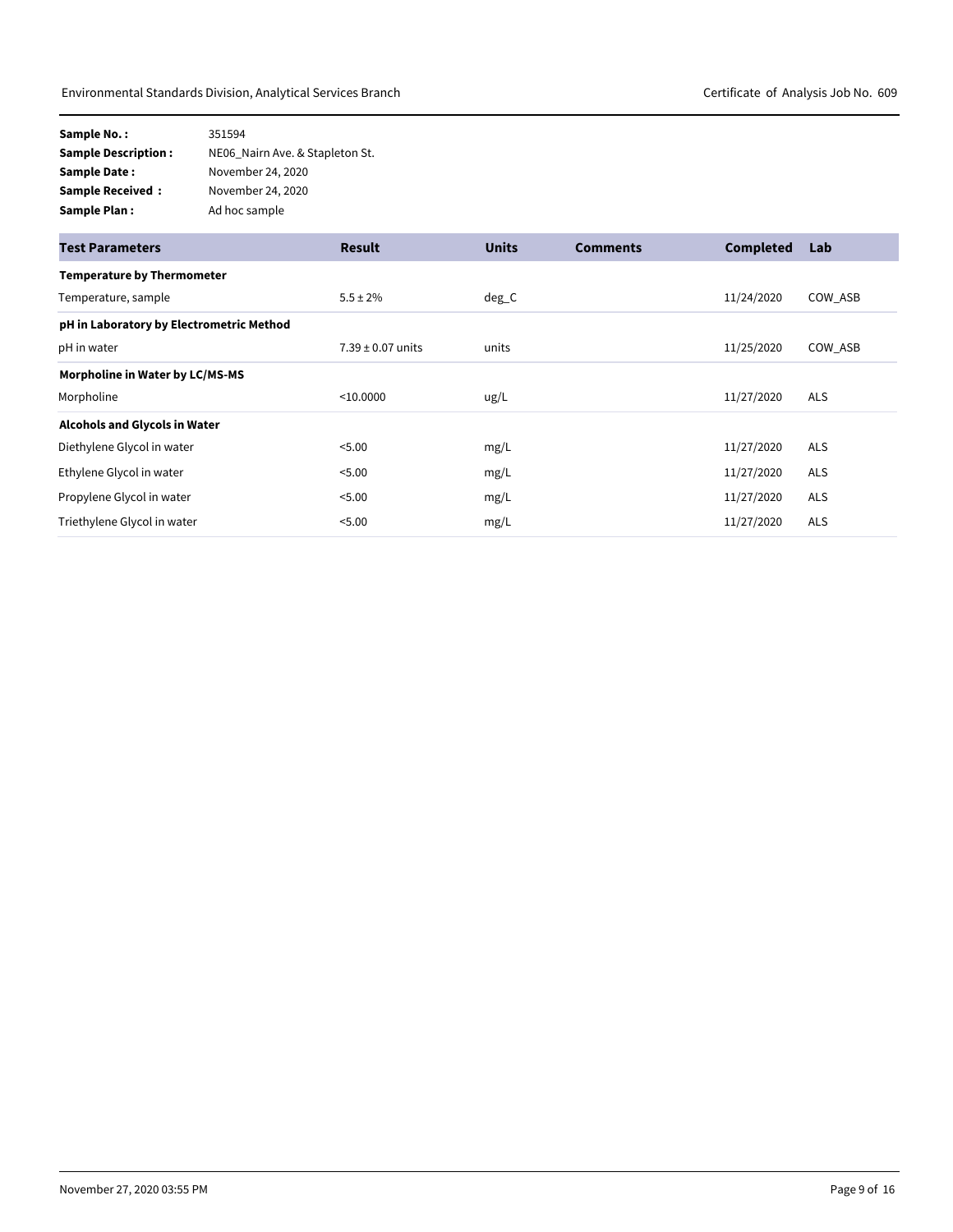| Sample No.:                | 351595                           |
|----------------------------|----------------------------------|
| <b>Sample Description:</b> | NW04 Redwood Ave. & McGregor St. |
| Sample Date:               | November 24, 2020                |
| <b>Sample Received:</b>    | November 24, 2020                |
| Sample Plan:               | Ad hoc sample                    |

| <b>Test Parameters</b>                   | <b>Result</b>         | <b>Units</b> | <b>Comments</b> | <b>Completed</b> | Lab        |
|------------------------------------------|-----------------------|--------------|-----------------|------------------|------------|
| <b>Temperature by Thermometer</b>        |                       |              |                 |                  |            |
| Temperature, sample                      | $10.8 \pm 2\%$        | $deg_C$      |                 | 11/25/2020       | COW ASB    |
| pH in Laboratory by Electrometric Method |                       |              |                 |                  |            |
| pH in water                              | $7.45 \pm 0.07$ units | units        |                 | 11/25/2020       | COW ASB    |
| Morpholine in Water by LC/MS-MS          |                       |              |                 |                  |            |
| Morpholine                               | < 10.0000             | ug/L         |                 | 11/27/2020       | <b>ALS</b> |
| <b>Alcohols and Glycols in Water</b>     |                       |              |                 |                  |            |
| Diethylene Glycol in water               | < 5.00                | mg/L         |                 | 11/27/2020       | <b>ALS</b> |
| Ethylene Glycol in water                 | < 5.00                | mg/L         |                 | 11/27/2020       | <b>ALS</b> |
| Propylene Glycol in water                | < 5.00                | mg/L         |                 | 11/27/2020       | <b>ALS</b> |
| Triethylene Glycol in water              | < 5.00                | mg/L         |                 | 11/27/2020       | <b>ALS</b> |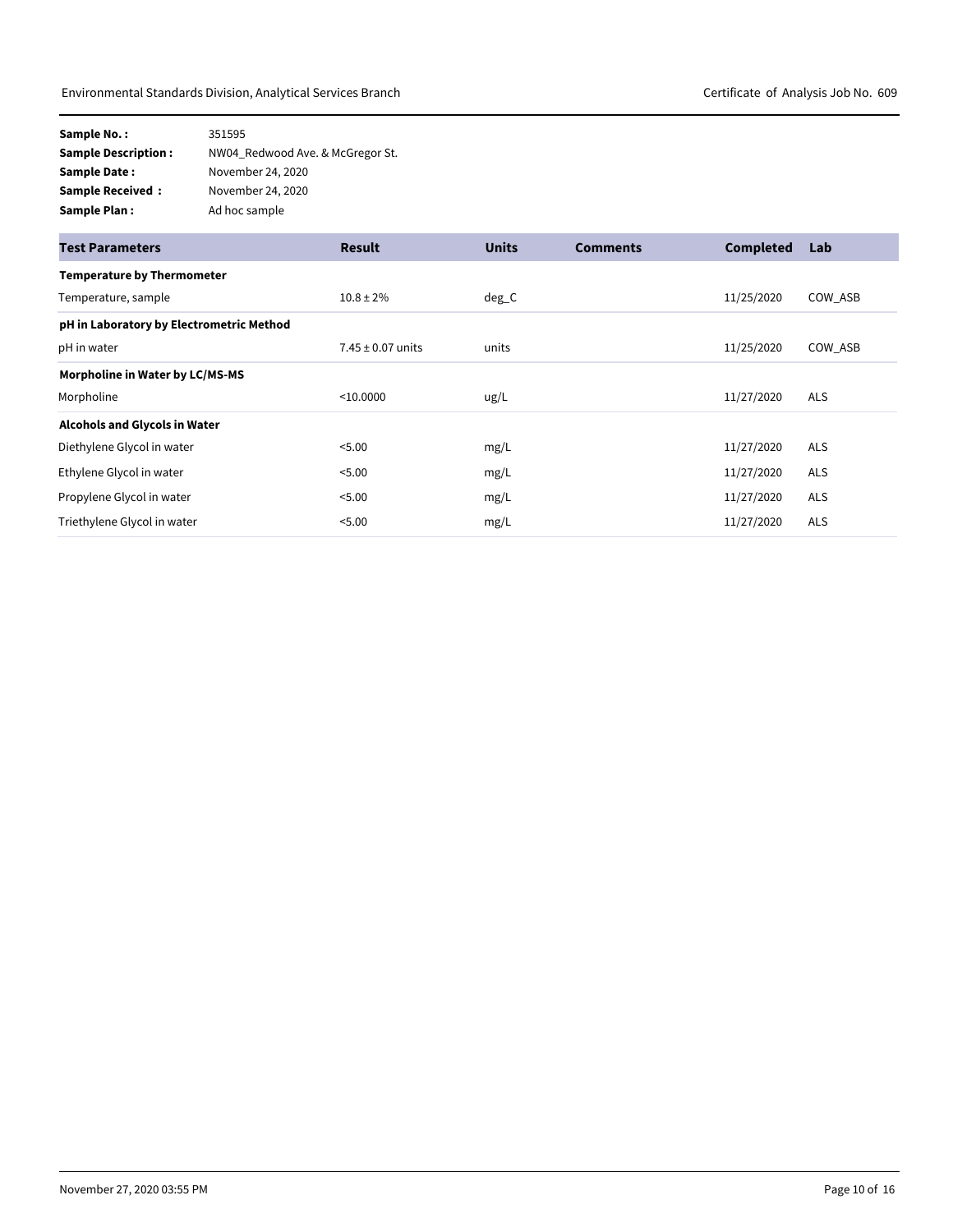| Sample No.:                | 351596                             |
|----------------------------|------------------------------------|
| <b>Sample Description:</b> | SE02 Elizabeth Rd. & Archibald St. |
| Sample Date:               | November 24, 2020                  |
| <b>Sample Received:</b>    | November 24, 2020                  |
| Sample Plan:               | Ad hoc sample                      |

| <b>Test Parameters</b>                   | <b>Result</b>         | <b>Units</b> | <b>Comments</b> | <b>Completed</b> | Lab        |
|------------------------------------------|-----------------------|--------------|-----------------|------------------|------------|
| <b>Temperature by Thermometer</b>        |                       |              |                 |                  |            |
| Temperature, sample                      | $13.0 \pm 2\%$        | $deg_C$      |                 | 11/25/2020       | COW ASB    |
| pH in Laboratory by Electrometric Method |                       |              |                 |                  |            |
| pH in water                              | $7.50 \pm 0.07$ units | units        |                 | 11/25/2020       | COW ASB    |
| Morpholine in Water by LC/MS-MS          |                       |              |                 |                  |            |
| Morpholine                               | < 10.0000             | ug/L         |                 | 11/27/2020       | <b>ALS</b> |
| <b>Alcohols and Glycols in Water</b>     |                       |              |                 |                  |            |
| Diethylene Glycol in water               | < 5.00                | mg/L         |                 | 11/27/2020       | <b>ALS</b> |
| Ethylene Glycol in water                 | < 5.00                | mg/L         |                 | 11/27/2020       | <b>ALS</b> |
| Propylene Glycol in water                | < 5.00                | mg/L         |                 | 11/27/2020       | <b>ALS</b> |
| Triethylene Glycol in water              | < 5.00                | mg/L         |                 | 11/27/2020       | <b>ALS</b> |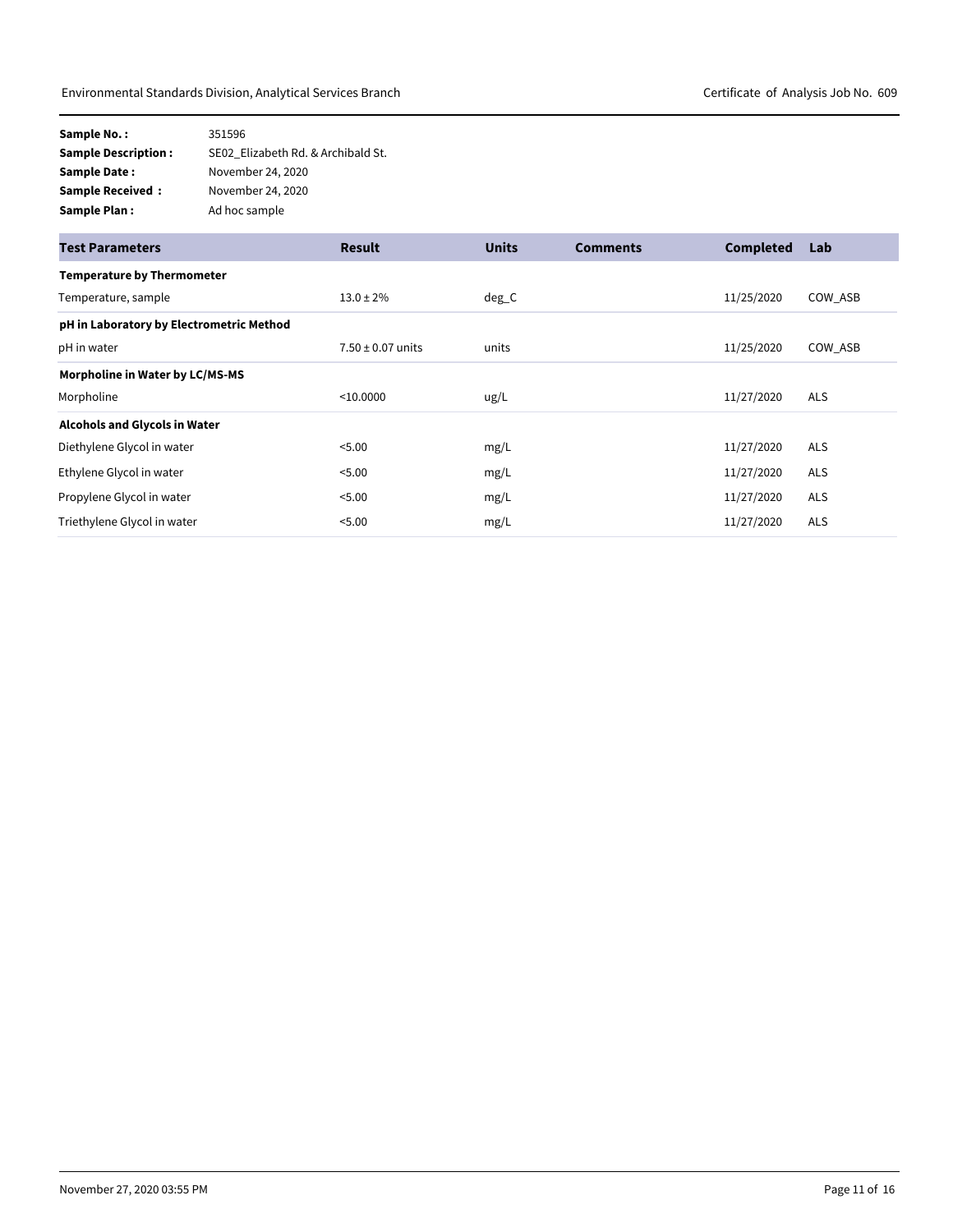| Sample No.:                | 351597                          |
|----------------------------|---------------------------------|
| <b>Sample Description:</b> | SW04 Corydon Ave. & Renfrew St. |
| Sample Date:               | November 24, 2020               |
| <b>Sample Received:</b>    | November 24, 2020               |
| Sample Plan:               | Ad hoc sample                   |

| <b>Test Parameters</b>                   | <b>Result</b>         | <b>Units</b> | <b>Comments</b> | <b>Completed</b> | Lab        |
|------------------------------------------|-----------------------|--------------|-----------------|------------------|------------|
| <b>Temperature by Thermometer</b>        |                       |              |                 |                  |            |
| Temperature, sample                      | $6.2 \pm 2\%$         | $deg_C$      |                 | 11/24/2020       | COW ASB    |
| pH in Laboratory by Electrometric Method |                       |              |                 |                  |            |
| pH in water                              | $7.34 \pm 0.07$ units | units        |                 | 11/25/2020       | COW_ASB    |
| Morpholine in Water by LC/MS-MS          |                       |              |                 |                  |            |
| Morpholine                               | < 10.0000             | ug/L         |                 | 11/27/2020       | <b>ALS</b> |
| <b>Alcohols and Glycols in Water</b>     |                       |              |                 |                  |            |
| Diethylene Glycol in water               | < 5.00                | mg/L         |                 | 11/27/2020       | <b>ALS</b> |
| Ethylene Glycol in water                 | < 5.00                | mg/L         |                 | 11/27/2020       | <b>ALS</b> |
| Propylene Glycol in water                | < 5.00                | mg/L         |                 | 11/27/2020       | <b>ALS</b> |
| Triethylene Glycol in water              | < 5.00                | mg/L         |                 | 11/27/2020       | <b>ALS</b> |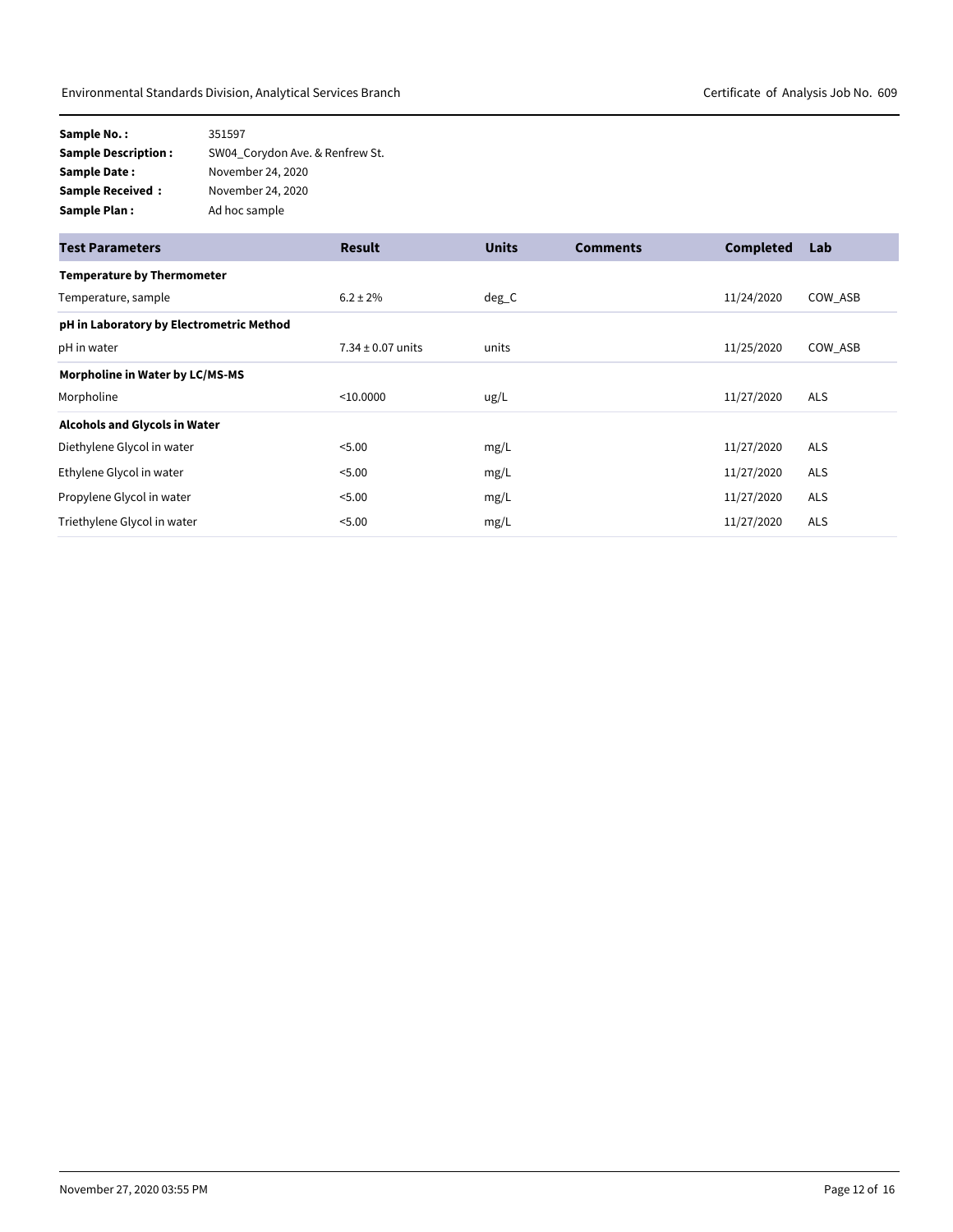| Sample No.:                | 351598                                |
|----------------------------|---------------------------------------|
| <b>Sample Description:</b> | SW07 Kenaston Blvd. & Scurfield Blvd. |
| Sample Date:               | November 24, 2020                     |
| <b>Sample Received:</b>    | November 24, 2020                     |
| Sample Plan:               | Ad hoc sample                         |

| <b>Test Parameters</b>                   | <b>Result</b>         | <b>Units</b> | <b>Comments</b> | <b>Completed</b> | Lab        |
|------------------------------------------|-----------------------|--------------|-----------------|------------------|------------|
| <b>Temperature by Thermometer</b>        |                       |              |                 |                  |            |
| Temperature, sample                      | $8.1 \pm 2\%$         | $deg_C$      |                 | 11/24/2020       | COW ASB    |
| pH in Laboratory by Electrometric Method |                       |              |                 |                  |            |
| pH in water                              | $7.56 \pm 0.07$ units | units        |                 | 11/25/2020       | COW ASB    |
| Morpholine in Water by LC/MS-MS          |                       |              |                 |                  |            |
| Morpholine                               | < 10.0000             | ug/L         |                 | 11/27/2020       | <b>ALS</b> |
| <b>Alcohols and Glycols in Water</b>     |                       |              |                 |                  |            |
| Diethylene Glycol in water               | < 5.00                | mg/L         |                 | 11/27/2020       | <b>ALS</b> |
| Ethylene Glycol in water                 | < 5.00                | mg/L         |                 | 11/27/2020       | <b>ALS</b> |
| Propylene Glycol in water                | < 5.00                | mg/L         |                 | 11/27/2020       | <b>ALS</b> |
| Triethylene Glycol in water              | < 5.00                | mg/L         |                 | 11/27/2020       | <b>ALS</b> |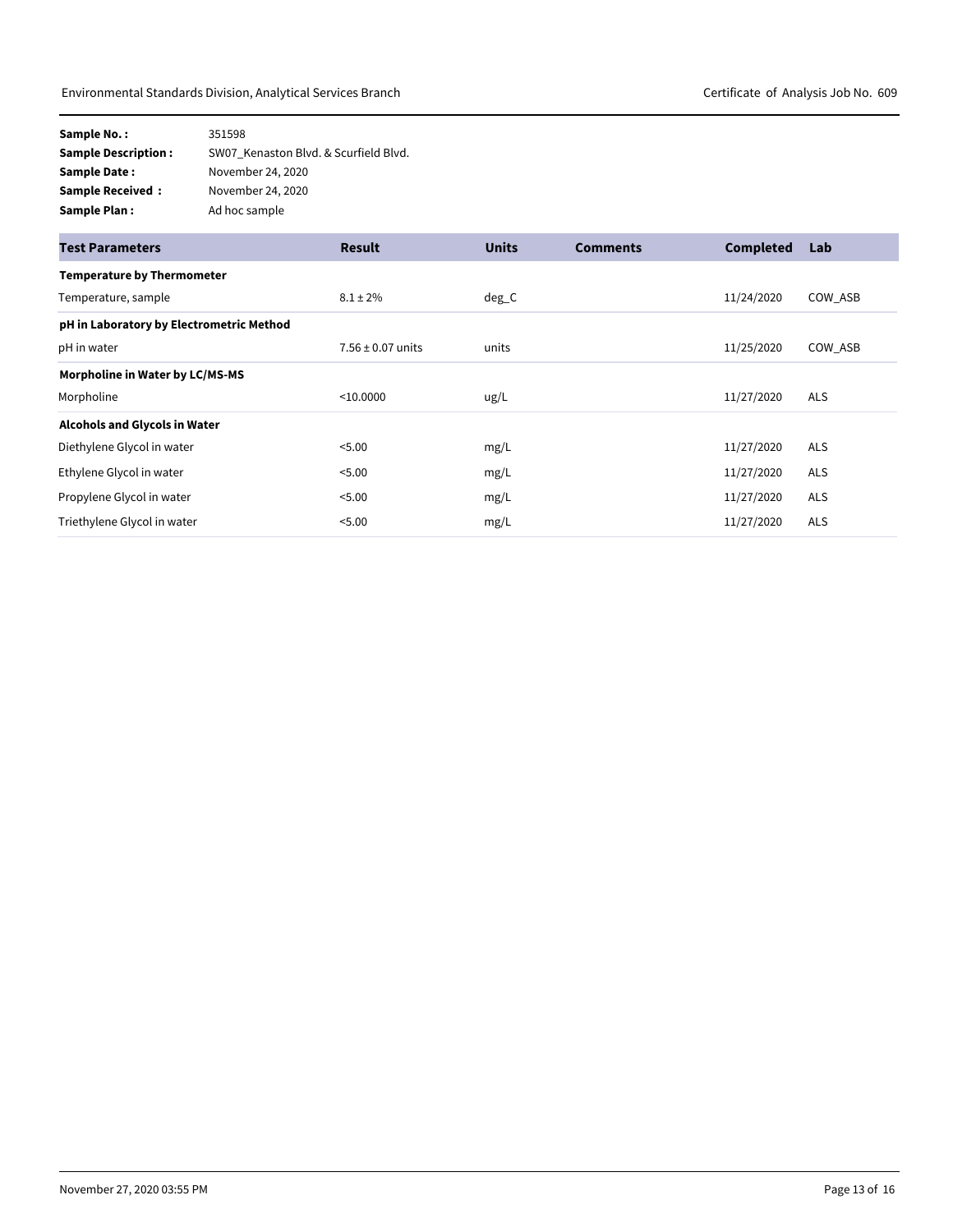| Sample No.:                | 351599                         |
|----------------------------|--------------------------------|
| <b>Sample Description:</b> | WC12 McDermot Ave. & Ellen St. |
| Sample Date:               | November 24, 2020              |
| <b>Sample Received:</b>    | November 24, 2020              |
| Sample Plan:               | Ad hoc sample                  |

| <b>Test Parameters</b>                   | <b>Result</b>         | <b>Units</b> | <b>Comments</b> | <b>Completed</b> | Lab        |
|------------------------------------------|-----------------------|--------------|-----------------|------------------|------------|
| <b>Temperature by Thermometer</b>        |                       |              |                 |                  |            |
| Temperature, sample                      | $8.0 \pm 2\%$         | $deg_C$      |                 | 11/24/2020       | COW ASB    |
| pH in Laboratory by Electrometric Method |                       |              |                 |                  |            |
| pH in water                              | $7.58 \pm 0.07$ units | units        |                 | 11/25/2020       | COW ASB    |
| Morpholine in Water by LC/MS-MS          |                       |              |                 |                  |            |
| Morpholine                               | < 10.0000             | ug/L         |                 | 11/27/2020       | <b>ALS</b> |
| <b>Alcohols and Glycols in Water</b>     |                       |              |                 |                  |            |
| Diethylene Glycol in water               | < 5.00                | mg/L         |                 | 11/27/2020       | <b>ALS</b> |
| Ethylene Glycol in water                 | < 5.00                | mg/L         |                 | 11/27/2020       | <b>ALS</b> |
| Propylene Glycol in water                | < 5.00                | mg/L         |                 | 11/27/2020       | <b>ALS</b> |
| Triethylene Glycol in water              | < 5.00                | mg/L         |                 | 11/27/2020       | <b>ALS</b> |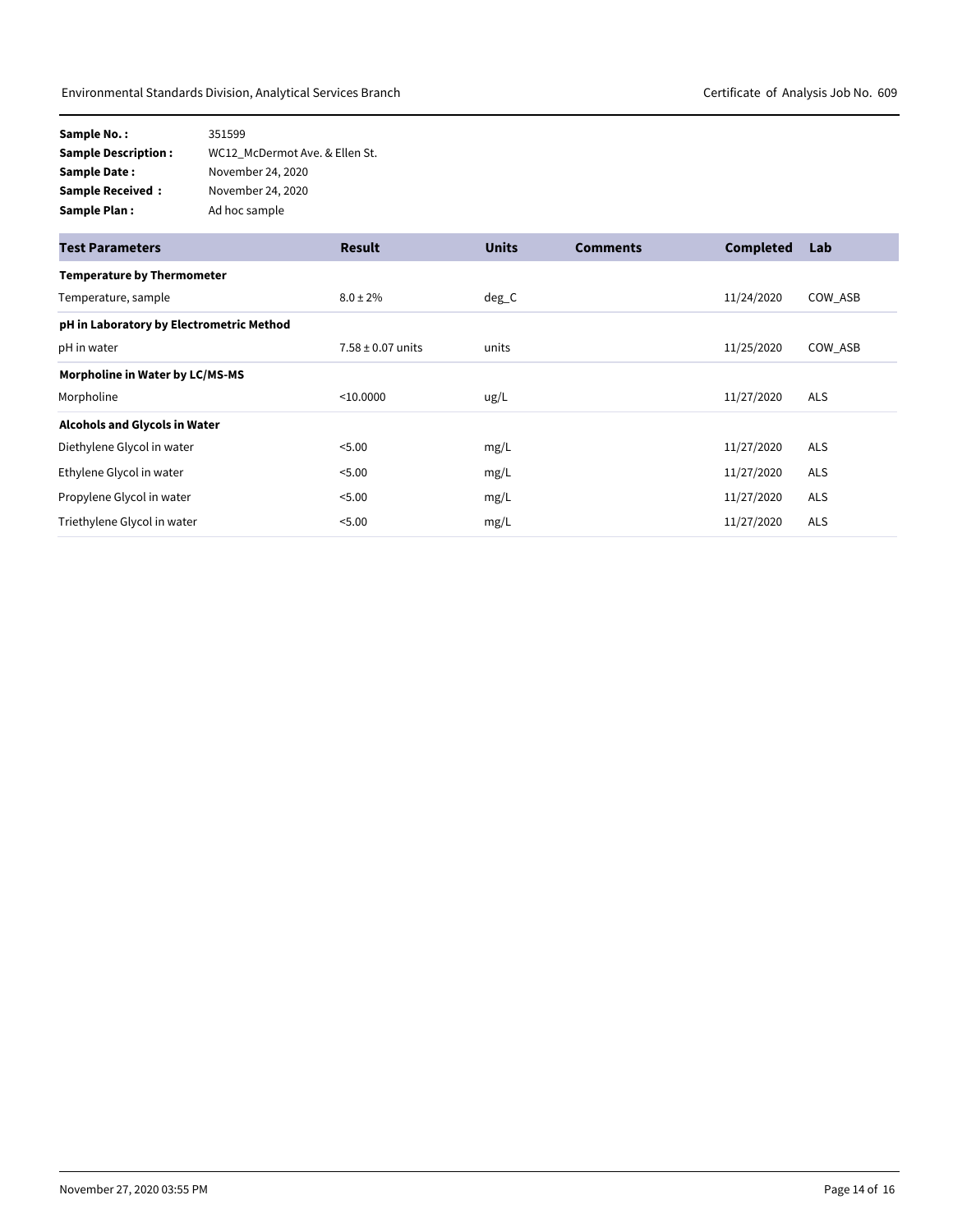| Sample No.:                | 351600                              |
|----------------------------|-------------------------------------|
| <b>Sample Description:</b> | Aqued. Branch 1 at McPhillip's Stn. |
| Sample Date:               | November 24, 2020                   |
| <b>Sample Received:</b>    | November 24, 2020                   |
| Sample Plan:               | Ad hoc sample                       |

| <b>Test Parameters</b>                   | <b>Result</b>         | <b>Units</b> | <b>Comments</b> | <b>Completed</b> | Lab        |
|------------------------------------------|-----------------------|--------------|-----------------|------------------|------------|
| <b>Temperature by Thermometer</b>        |                       |              |                 |                  |            |
| Temperature, sample                      | $3.4 \pm 2\%$         | $deg_C$      |                 | 11/25/2020       | COW ASB    |
| pH in Laboratory by Electrometric Method |                       |              |                 |                  |            |
| pH in water                              | $7.39 \pm 0.07$ units | units        |                 | 11/25/2020       | COW ASB    |
| Morpholine in Water by LC/MS-MS          |                       |              |                 |                  |            |
| Morpholine                               | < 10.0000             | ug/L         |                 | 11/27/2020       | <b>ALS</b> |
| <b>Alcohols and Glycols in Water</b>     |                       |              |                 |                  |            |
| Diethylene Glycol in water               | < 5.00                | mg/L         |                 | 11/27/2020       | <b>ALS</b> |
| Ethylene Glycol in water                 | < 5.00                | mg/L         |                 | 11/27/2020       | <b>ALS</b> |
| Propylene Glycol in water                | < 5.00                | mg/L         |                 | 11/27/2020       | <b>ALS</b> |
| Triethylene Glycol in water              | < 5.00                | mg/L         |                 | 11/27/2020       | <b>ALS</b> |